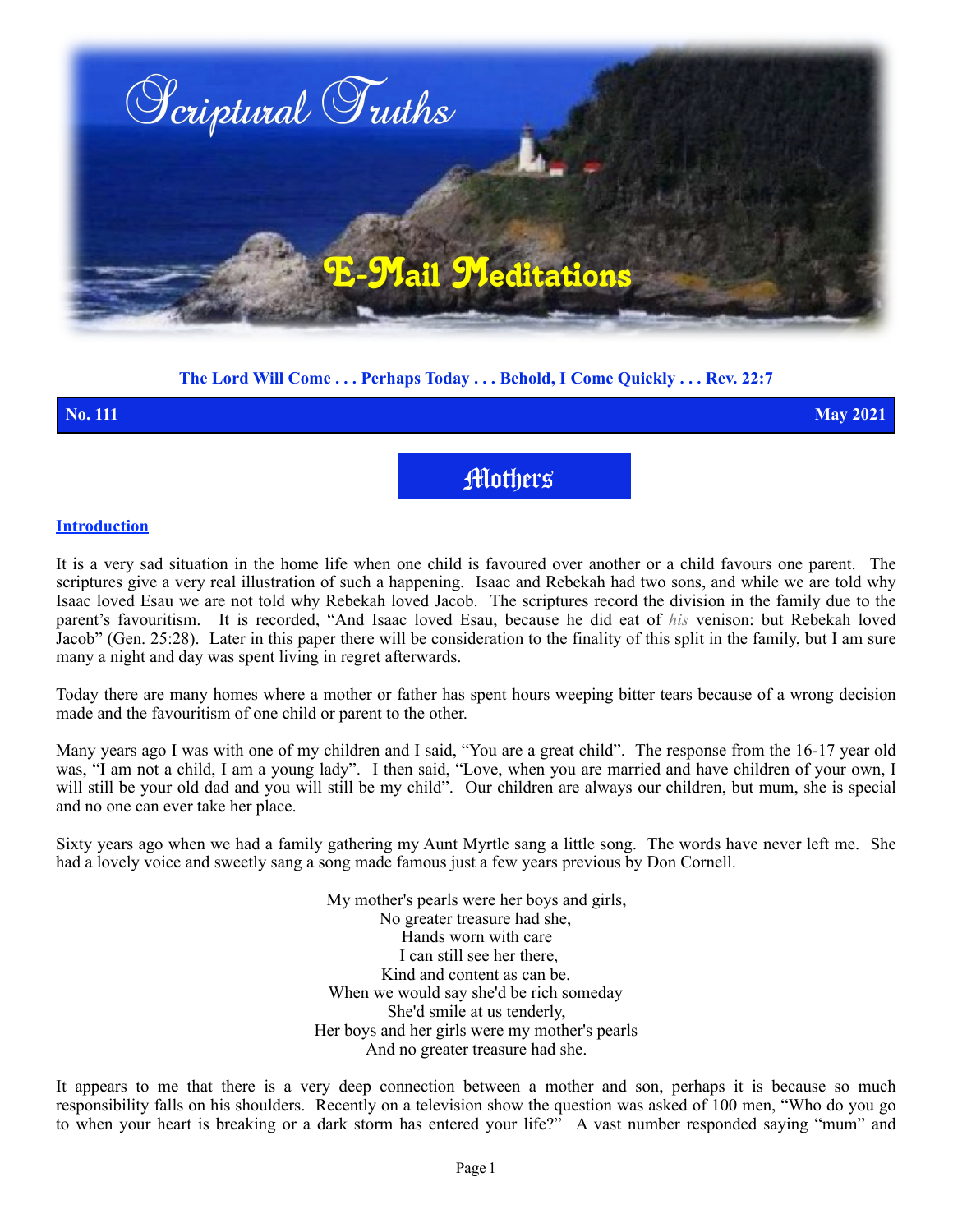second was, "my wife". When dad dies there is an emptiness, but when mum is no longer with the family, life is never the same. Many a young man would sing the old song of 1911, "I want a girl just like the girl that married dear old dad".

Sadly, because of today's society, many mums have to work to make ends meet. There are mums who are divorced or bereaved that have to work, at times two jobs to try to keep a roof over her children's head and food on the table. When many of us were brought up in the 40s, 50s, and 60s, dad went to work and mum was at home caring for the home, her children and her husband. It was a very honourable work entrusted to her by God for no one ought to have a greater influence on the children than their mum.

## **Mothers In History**

In reviewing mothers and characteristics it is discovered that motherhood demands self sacrifice and the avoidance of various characteristics. A good mother will never be dismissive, having virtually no time for the child's achievements or abilities. She will not be a controlling mother, curtailing the developing of the child and doing all for them. It carries the reasoning, "It's for their own good". Other very serious flaws are not being available for the child, or the parent seeking to live their own lifes aims through their children. There is the mother that treats her child both as an adult and a child. The child is expected to obey instantly what mother says, but then the child is left with adult responsibilities.

I wonder what it would have been like to have Marie Curie (1867—1934) as "mom". This lady was a Nobel Prize winner but after her husband died in 1906, she raised her two children on her own. One daughter, Irène Joliot-Curie, also won the Noble Prize when she and her husband worked with radioactivity. Of her mother she said, "She instilled into us girls hard work and flexibility saying that one must do some work seriously, must be independent, and not merely amuse oneself in life." I think of tonight (29th October, 2020) in Washington, Amy Coney Barrett's inauguration to the Supreme Court of the USA, this lady is a mother to five of her own children and two adopted ones. From all accounts she is exceedingly successful in both worlds.

In contrast there was Zerelda Elizabeth Cole, the mother of James and Jesse James. She had a very bad and tragic upbringing and it resulted in her being a poor example to her boys. Her dad died when she was quite young. The little tot lived with her grandfather who owned a saloon. At sixteen she married, but her husband died and she remarried to a man who was very cruel to her sons. He was thrown from a horse and died. Two other husbands later came into the family. Because of the boy's wickedness, the government sent detectives to the family farm on January 25th 1875. The detectives threw an explosive device into the home which killed her little eight year old son and blew off one of her arms. In time her two boys were killed and having no one to care for her, she turned her home into a tourist stop and sold old guns to tourists as if it was one her boys had had. She had bought the guns in second hand stores.

### **Then There are Biblical Mothers**

When I speak of good or bad mothers, I am referring to those who, by example, teaching and provision, prepare their children for life in this world and as far as possible for the hereafter.

- a) I am sure Rebekah was a very good mother in caring for her boys Jacob and Esau. However, whither it was her habit or a one time happening, she taught her son to deceive his father because she was bias to her son Jacob (Gen. 25:28). God had determined to bless Jacob (Gen. 25:23) but Rebekah either did not believe God or could not wait for His purposes to be fulfilled. As a result of the deception, she had to send her son whom she loved away, and it is questionable if she ever saw him again. I wonder, did she ever afterward wonder if it was worth while.
- b) By contrast, one can consider Hannah. With a breaking heart she prayed to the Lord and made a vow (1 Sam. 1:11). If God would give her a son she would give him to the Lord. There was no promise of a second son. In time she had a little baby called Samuel and her care and love for her son was very great. When the child was weaned she brought him to the temple to give to the Lord. This was not a dedication, giving to the Lord and bringing the child home again, this was bringing him to the temple and leaving him with Eli the Priest. What sorrow must have filled her heart every step of the way to that temple knowing she would be leaving her little boy there. Then the time came for the parting. I am sure mother and child cried, but a vow to God must be fulfilled. There have been many parents who have prayed for their children to be used of God and then there came a time when the individual left the homeland to be a missionary in some far away land, perhaps never to see mother for many years. Many a mother and son have shed tears at a quay or airport, departing due to God taking seriously the pledge of the mother or parents years before. It is a major lesson, promises made to God must be kept.